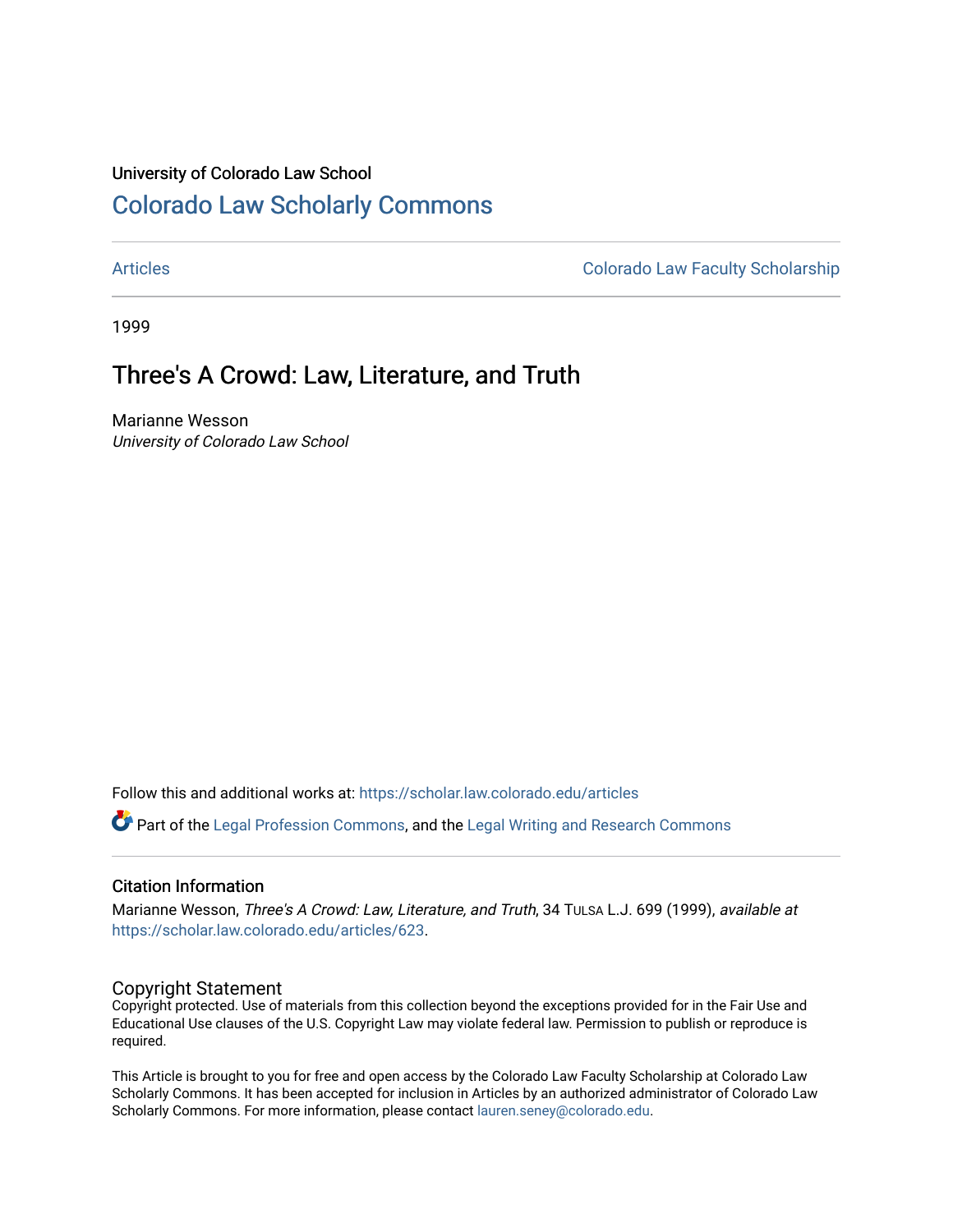# HEINONLINE

Citation: 34 Tulsa L.J. 699 1998-1999 Provided by: William A. Wise Law Library



Content downloaded/printed from [HeinOnline](http://heinonline.org/HOL/Page?handle=hein.journals/tlj34&collection=journals&id=721&startid=&endid=734)

Mon Jun 5 16:02:39 2017

- -- Your use of this HeinOnline PDF indicates your acceptance of HeinOnline's Terms and Conditions of the license agreement available at http://heinonline.org/HOL/License
- -- The search text of this PDF is generated from uncorrected OCR text.
- -- To obtain permission to use this article beyond the scope of your HeinOnline license, please use:

[Copyright Information](https://www.copyright.com/ccc/basicSearch.do?operation=go&searchType=0&lastSearch=simple&all=on&titleOrStdNo=0064-4050)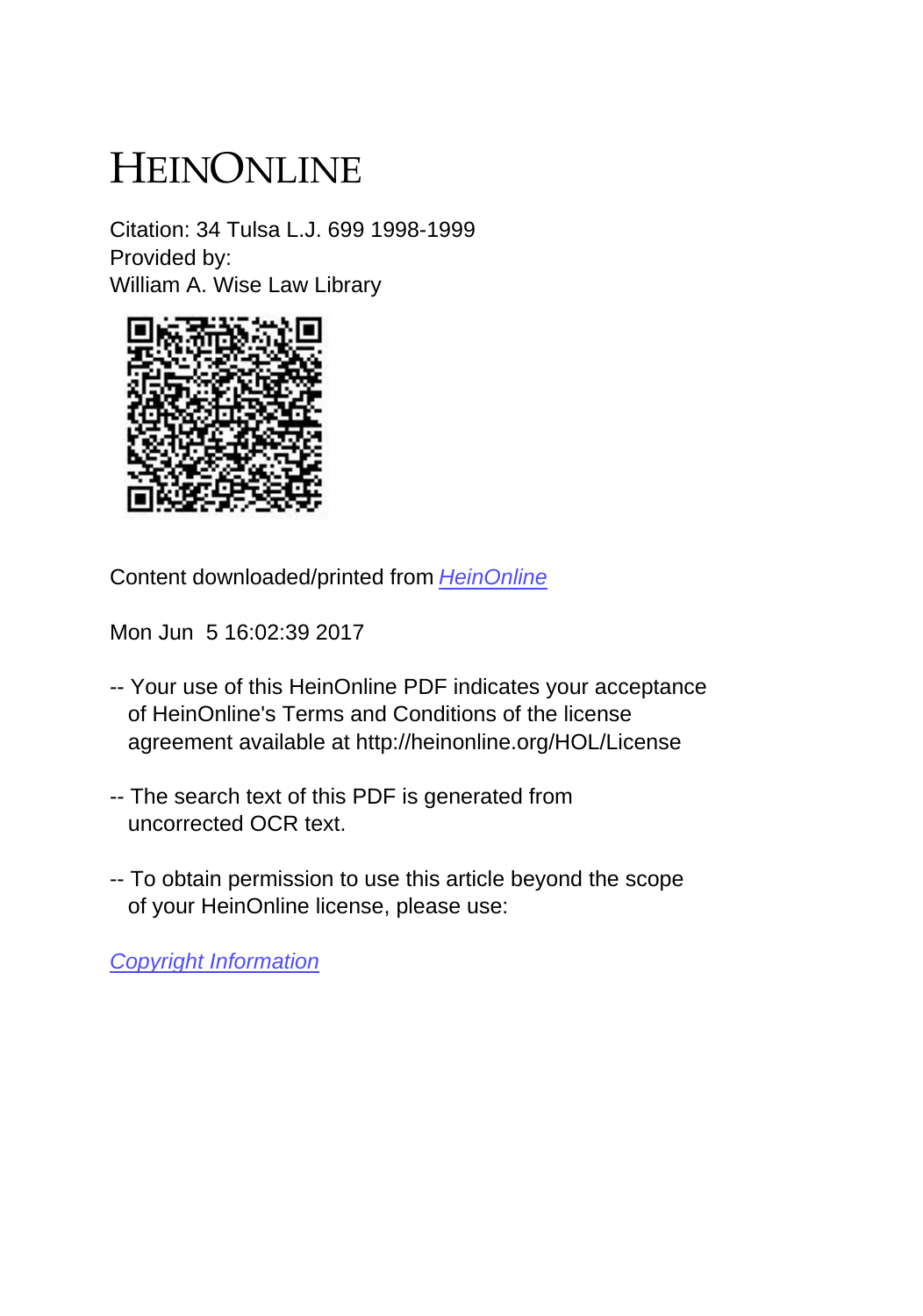## **THREE'S A CROWD: LAW, LITERATURE, AND TRUTH**

## Marianne Wesson<sup>†</sup>

## I. **INTRODUCTION**

I never had the pleasure of Professor Bernard Schwartz's acquaintance, although of *course,* I knew and admired his work. Looking recently through his magisterial *Main Currents in American Legal Thought*,<sup>1</sup> I encountered in many *places*, evidence of his admiration (which I surely share) for Justice William Brennan. Professor Schwartz quotes from a speech of Brennan's in which the Justice defends the role of passion in the work of judging. Passion, says Brennan, is composed of "the range of emotional and intuitive responses to a given set of facts or arguments, responses which often speed into our consciousness far ahead of the lumbering syllogisms of reason."2 They are, he explains, "the responses of the heart rather than the head."<sup>3</sup>

What follows is the slightly modified text of a talk I gave for the National Association of Women Judges at their 1998 Annual Conference in St. Louis. Following the implicit advice of Justice Brennan and Professor Schwartz, I aimed for my listeners' hearts instead of their heads (their heads being in any event more than adequately targeted by some of the other speakers). I am honored by its inclusion in *this festschrift* volume.

#### **II.** LAW, LITERATURE, **TRuTH:** THREE'S **A** CROWD

Because she is a thoughtful and honest woman, the judge must be able to justify to herself the enterprise in which she is engaged. As Robert Cover rather famously observed, law "takes place in a field of pain and death."<sup>4</sup> The judgments you utter have consequences that extend far beyond the intellectual or aesthetic-they will result in persons losing, or gaining, property, or liberty, or even life. A desperate refugee is, or is not, returned to the possibly murderous intentions of his country's

t Professor of Law; Wolf-Nichol Fellow; President's Teaching Scholar, University Of Colorado.

<sup>1.</sup> BERNARD SCHWARTZ, MAIN CURRENTS IN AMERICAN LEGAL THOUGHT (1993).

<sup>2.</sup> *William Brennan, Reason, Passion, and "The Progress of the Law",* 10 CARDoZO L.REV. **3,9** (1988), *quoted in BERNARD SCHWARTZ, MAIN CURRENTS IN AMERICAN LEGAL THOUGHT at 562-63 (1993).* 

<sup>3.</sup> *Brennan, supra* note 2, at 9.

<sup>4.</sup> Robert Cover, *Violence and the Word,* 95 YALELJ. 1601 (1986).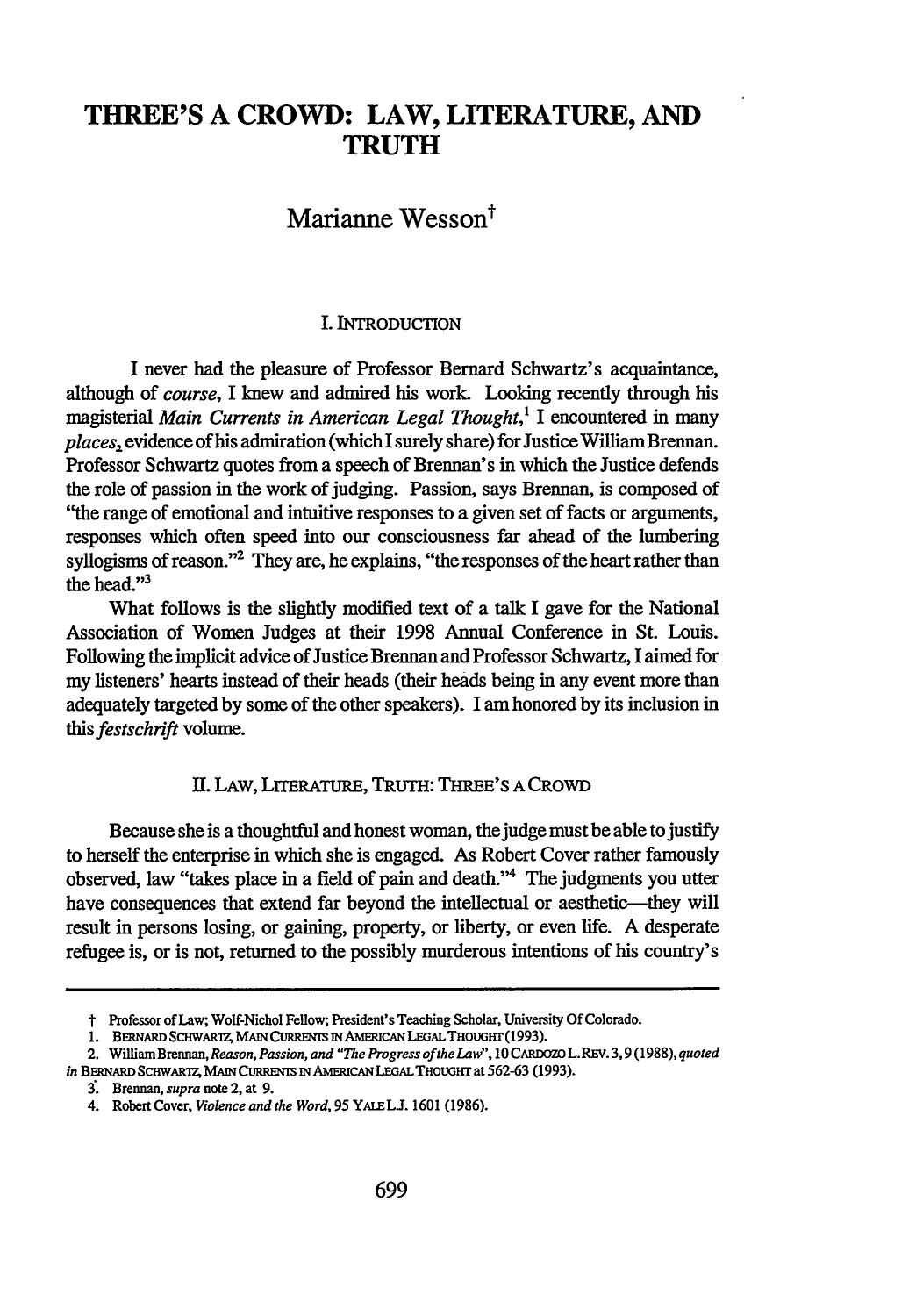leaders. A person, or a business organization, crushed by debt is, or is not, allowed to shed the burden and begin anew. A child of divorce is put into the custody of his father, or his mother, or both together, even though they are no longer together. A convicted murderer, protesting his innocence and the shoddy performance of his lawyer in the proceedings that resulted in his conviction, is, or is not, sent to his death. All because you say so. You enjoy this power, this privilege. You carry this immense burden. How do you bear it?

Perhaps you are comforted by the nature of the enterprise. You remind yourself that you do not stand, or (more appropriately) sit alone, indeed you simply organize the various forces that, perhaps working through you, produce the judgments that have such solemn effects. The nature of the enterprise being essentially combinatorial: the facts plus the law equals the judgment. It is perhaps the judge who must perform the feat of combination, but it is the variables of fact and law, neither the creation of a single judge, that determine the outcome.

But, you must have asked yourself in some dark nights of the judicial soul, is this reassuring account really plausible? Consider the manner in which critical legal theory claims to have pretty well demolished the notion that the law is a timeless and universal tapestry. Of course the observations of the *critics*, although often wittily made, were not original. Legal realism goes back very early in the century, expounded by such notables as Oliver Wendell Holmes, Roscoe Pound, and Karl Llewellyn. I find its best expression in a poem of W.H. Auden that some of you perhaps know; it was written in 1939. Auden, who had just moved from Britain to New York, was very taken with the ideas of the realists, and begins the poem by illustrating the maxim that one's view of the law depends upon one's interests:

Law, say the gardeners, is the sun,

Law is the one

l.

All gardeners obey

To-morrow, yesterday, to-day.

Law is the wisdom of the old,

The impotent grandfathers feebly scold;

The grandchildren put out a treble tongue,

Law is the senses of the young.

Law, says the priest with a priestly look,

Expounding to an unpriestly people,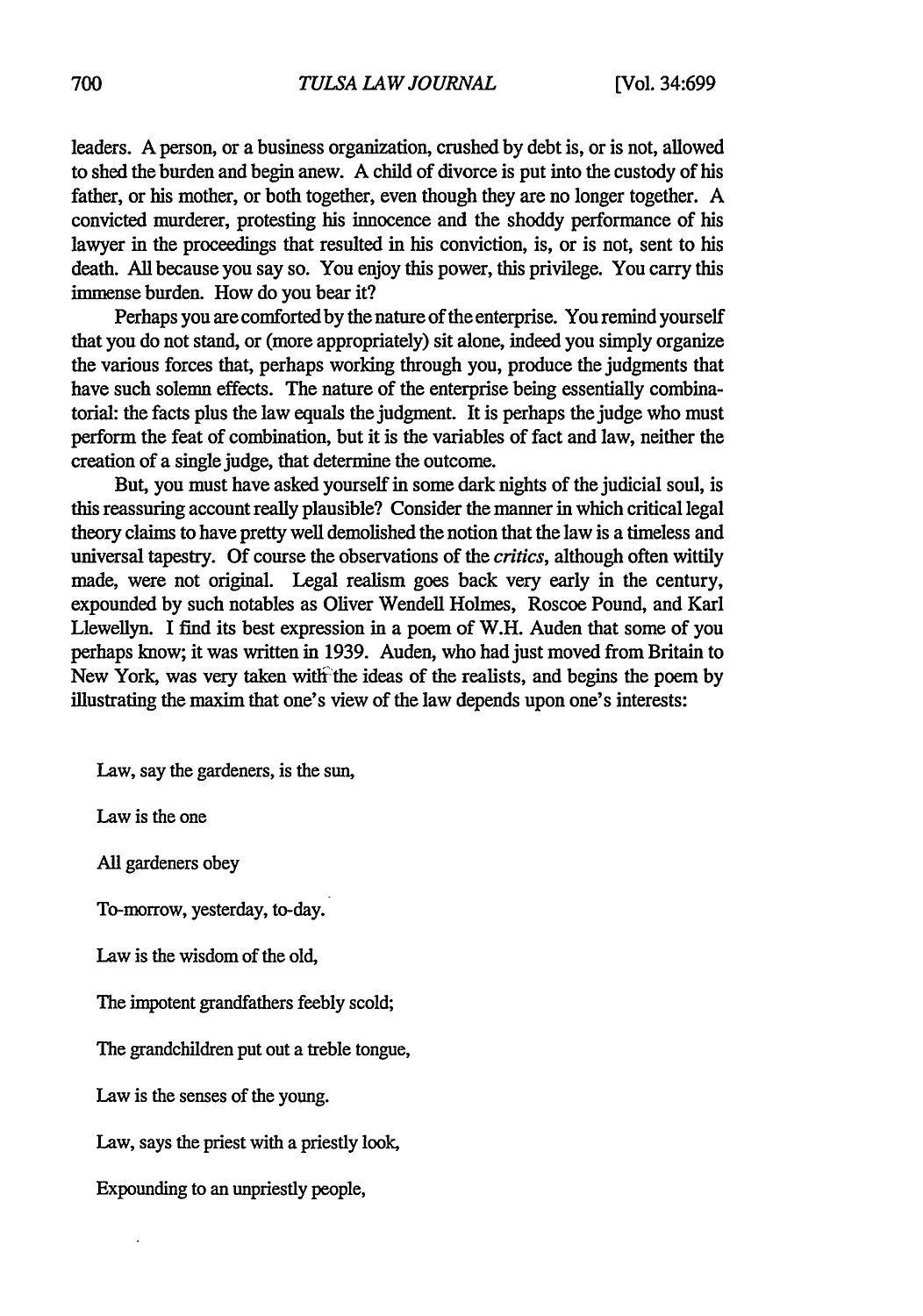Law is the words in my priestly book, Law is my pulpit and my steeple. Law, says the judge as he looks down his nose, Speaking clearly and most severely, Law is as I've told you before, Law is as you know I suppose, Law is but let me explain it once more, Law is The Law. Yet law-abiding scholars write: Law is neither wrong nor right, Law is only crimes Punished **by** places and **by** times, Law is the clothes men wear Anytime, anywhere, Law is Good morning and Good night Others say, Law is our Fate; Others say, Law is our State; Others say, others say Law is no more, Law has gone away. And always the loud and angry crowd, Very angry and very loud, Law is We,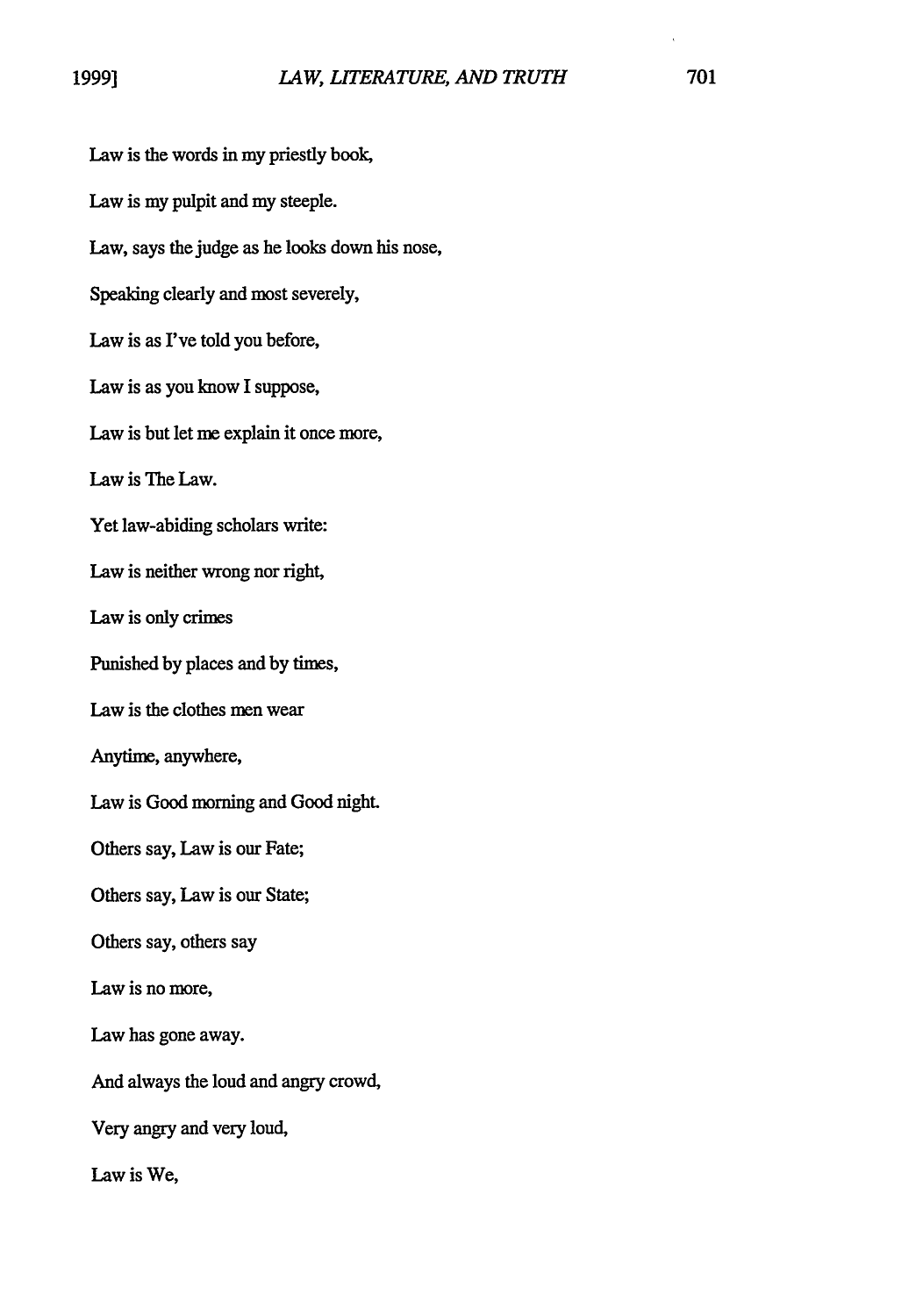And always the soft idiot softly Me.'

Some say the more nihilistic versions of legal realism-the suggestion, for example, that the law is determined by what the judge had for breakfast-can be avoided by employing the device of original intention, by applying every legal enactment from constitutional provision to municipal regulation as it was meant to be applied by its authors. But originalism is not a secure refuge, either. It sometimes seems that we're all, right and left alike, originalists now, but that does not of course answer the inevitable next inquiry: how does one erase the taint of personal subjectivity from the search for original intention? As Cass Sunstein writes in a recent review of Akihil Amar's new book on the bill of rights:

Suppose that we agree to be "originalists." Hard questions still remain. The historical record is far from clear about issues small and large, such as whether the equal protection clause forbids school segregation and whether and how the First Amendment protects commercial speech or libel. The past can be varied and murky. In addition, originalists need to decide whether to understand constitutional provisions as setting out particular and concrete ideas or general and abstract principles. The history of the equal protection clause does not establish whether it is supposed to set out the late nineteenth century's particular judgments or instead a principle whose content changes over time.... And there is a further perplexity for originalism, which is how to apply, or to "translate," a constitutional provision when new circumstances arise. When the question involves the application of the First Amendment to the Internet, or the Fourth Amendment to electronic eavesdropping, no mechanical appeal to the past is available. Some kind of judgment is required.<sup>6</sup>

In other words judgment, which must in the end must be personal (meaning that not every judge we can imagine would reach the same conclusion that you have reached), is inescapable. The judge can employ the aid of history, precedent, logic, the common-law method, but in the end you do, in a way, stand alone, presiding in your solitude over that field of pain and death. It's not as comforting as one might hope, but I suppose we've all gotten used to this, to the idea that law is more art than science. That doesn't mean it amounts to nothing more than what the judge had for breakfast. And if the law is squishy and subjective, at least the facts can be counted on to ground the judgment of a court in some kind of reality. Can't they?

But no. Just as we've accustomed ourselves to the uncertainties of legal realism, postmodernism arrives to make it worse—not only has the law "gone away" as Auden would say, now even the facts cannot be counted on. Just as the Realists

<sup>5.</sup> W.H. Auden, *Law Like Love*, *in* W.H. AUDEN: COLLECTED POEMS (Edward Mendelson ed., 1940).

**<sup>6.</sup>** Cass R. Sunstein, *Originalismfor Liberals,* **THE NEv Rauc,** Sept. **28, 1998** at **31, 31-32.**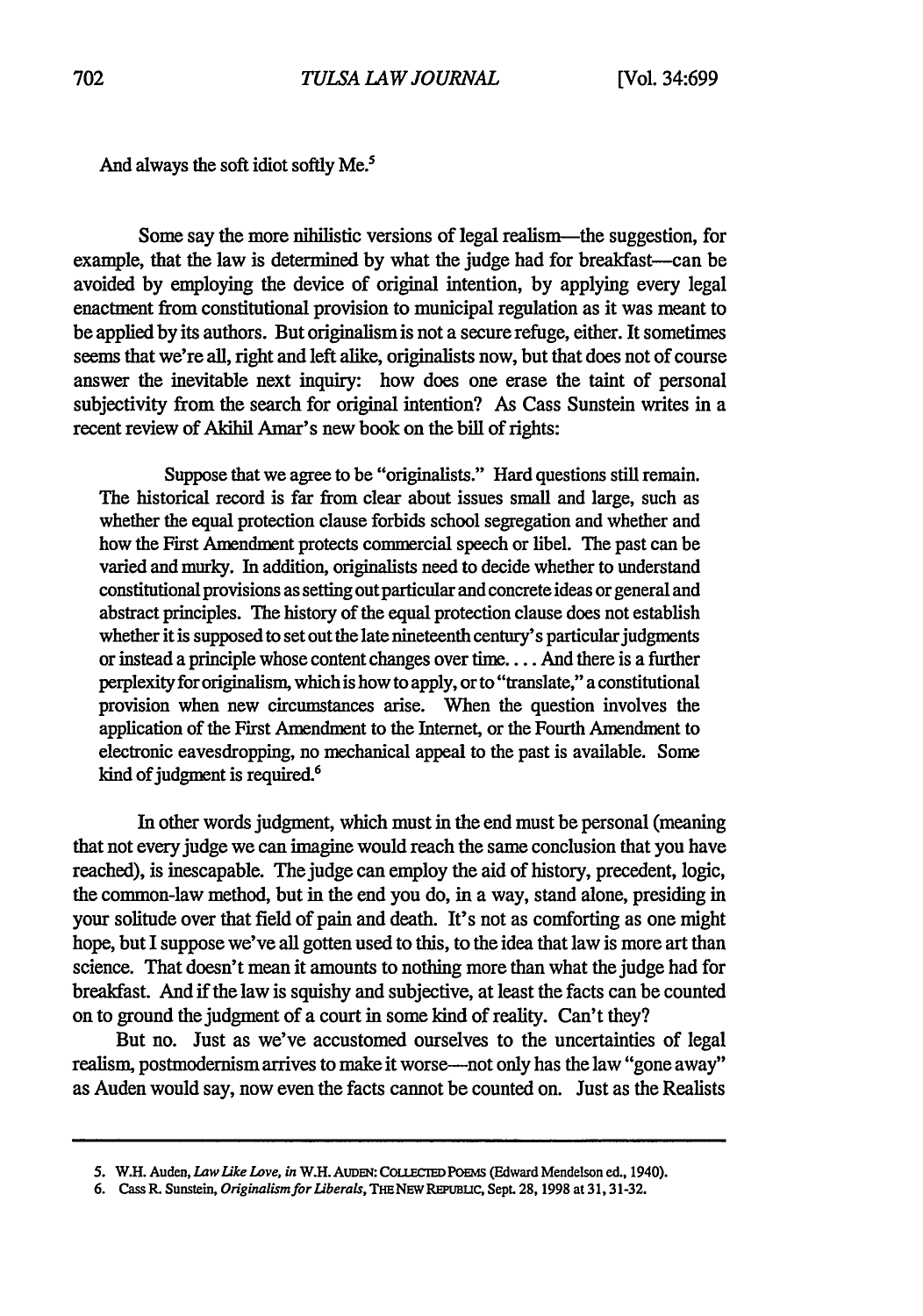sought to demonstrate there is no difference between law and politics, now the postmodernists wish to call our attention to the circumstance that there is no difference between a belief and a fact. If the victim of an alleged sexual assault believes passionately that she was forced, and the accused believes that she consented, well, they're both right. She was and was not forced, she did and did not consent. There is no principled way to quarrel with either conclusion, each one is as much of a fact as the other. A principle that makes for fascinating discussions, but its application to the art of judging, to those who must decide whether to convict or acquit, and how to sentence, is far from clear. How does one justify the exercise of authority in a field of pain and death if one's judgments are composed of good law and true facts, but there is no good law, and there are no true facts?

Of course facts are frequently found by jurors instead of judges, but there is certainly reason to think, for example when you hear jurors in some recent celebrated cases explain their factual findings, that jurors have become (or have always been) postmodernists, willing to subscribe to the most pessimistic of postmodern tenets, the notion that we do not know, and cannot know, anything at all. I suspect, for example, thought I cannot of course prove, that this form of postmodernism prevailed among the jurors who returned such a mixed and puzzling verdict in the Terry Nichols trial. You may recall that Nichols, according to the evidence at his trial, helped plan the OKC bombing, but was at home on the day the truck bomb was delivered and detonated; the jurors found him guilty of conspiracy to use a weapon of mass destruction resulting in death, but not guilty of the murders of the victims. The render their finding in postmodern notation: Nichols did/did not intend to kill the victims of the bombing. Some of them later explained this rather paradoxical result by saying they didn't find enough evidence that Nichols *knew* what Timothy McVeigh's plans for all that ammonium nitrate and fuel oil were. Having watched much of the trial, I must say I think this suggestion very unconvincing, unless our ordinary language notion of *knowledge* is stretched beyond recognition, but it is of course the goal of much contemporary theorizing is precisely to suggest that knowledge is unattainable. (For myself, I suspect these jurors were actually enacting the well-documented disinclination of the nonlawyer to acquiesce in the law's insistence that the accomplice is as guilty as the principle, but that they found it more convenient to explain their verdict by reference to the difficulty of knowing than to say they disregarded or misunderstood the court's instructions.)

Such icons of postmodernism as Stanley Fish offer reassurance to the troubled judge who sometimes wonders if she knows what she's doing. You know more than you can explain, Fish counsels.7 The main thing is to take care with your work, to be convincing, to persuade other adherents to the same conventions, even if the conventions themselves cannot withstand close examination, and to avoid cynicism. But if care means close examination, and if close examination always discloses contradictions, how does one avoid cynicism?

If you're not sure what I mean by cynicism, consider this recent well-known

*<sup>7.</sup> See* Stanley Fish, *Dennis Martinez and the Uses of Theory,* **96** YALE **LJ. 1773 (1987).**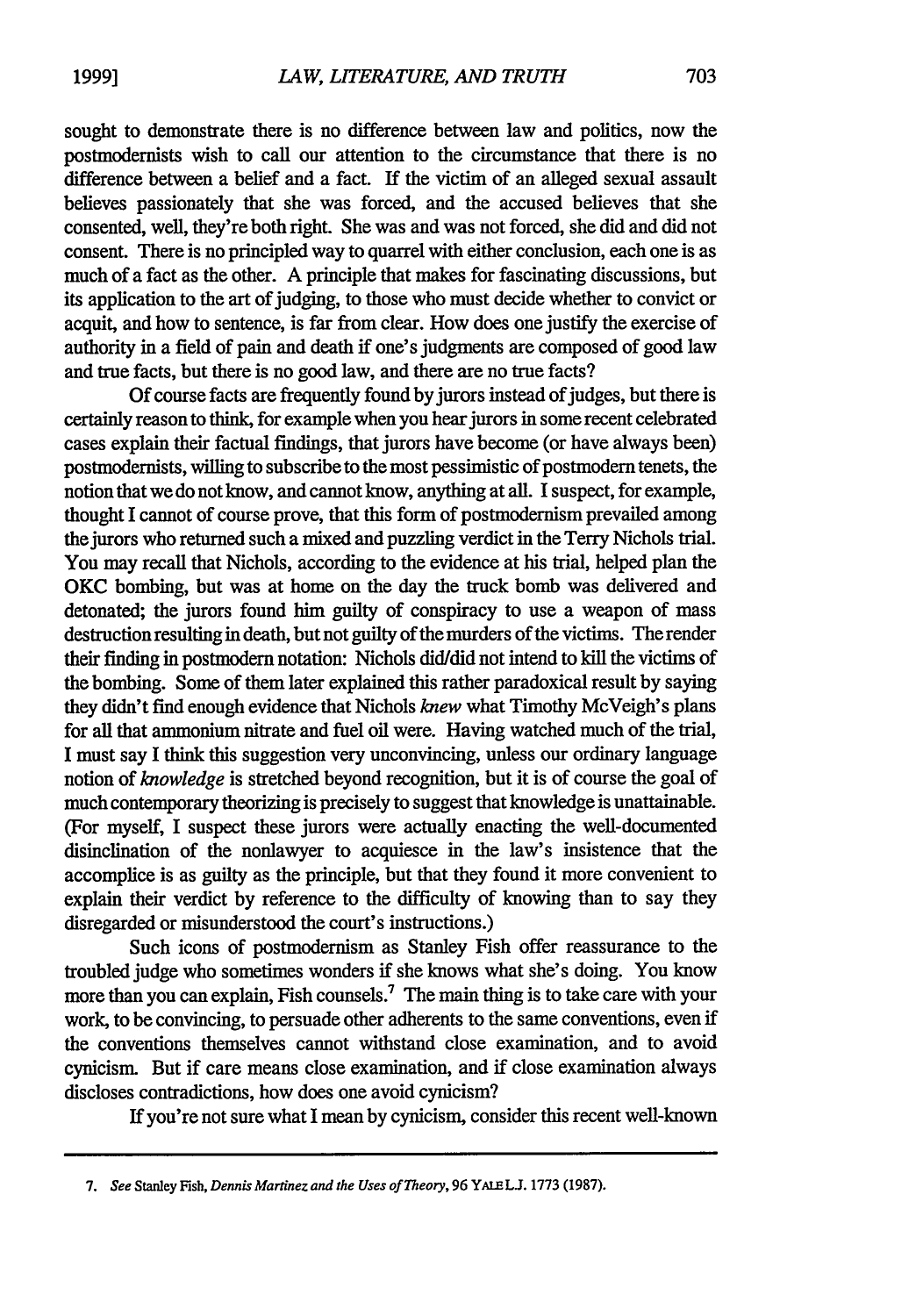observation by a prominent postmodern philologist: "It all depends on what the meaning of 'is' is." I gather the argument of this philosopher was that it is doubtful whether one can claim to be, or justly be accused of being, engaged in a certain activity unless he is performing the acts essential to that activity at the moment of the claim or accusation. In other words, it can be claimed that I am not at this moment (gesture) speaking before an audience, because at that (gesture) moment, I was uttering no sound.

This exercise in poststructuralism is matched by one performed by an acquaintance of mine, a lawyer who specializes in criminal defense. He and I were discussing, in an abstract way, the prohibition against putting one's client on the stand if one knows that the client's testimony will be false. This prohibition, he informed me, causes him no disquiet at all. He never, he disclosed, knows that his client' testimony will be false. Suppose the testimony is in conflict with what the client has told you in private communications? I asked. I don't know, my acquaintance replied, that he wasn't lying *then,* and isn't telling the truth *now.* I don't know, he asserted, anything, really, do I? And indeed, I suppose it all depends on what the meaning of "know" is. I don't know that I'm really in St. Louis, for after all, this might all be an elaborate hoax, like *The Truman Show.*

But if one cannot look for truth in life, not even in a courtroom, not even in what one would hope to be the least fictional moments of all, when the speaker has taken an oath to tell the truth, then how does one avoid cynicism? Is the lover of truth to be disappointed forever?

I have only two comforts to offer, neither especially original. One comes from a metaphor suggested by a computer scientist of my acquaintance. The problem is, he once explained to me, that the world is analog, but language is digital. There are an infinite number of gradations between noon and midnight, but only a finite number of words available to describe them, an infinite number of shades between black and white, but only a small number of words available to describe them. So language, even when wielded with the most skill and scruple imaginable, can only approximate the world, only prompt an illusion of understanding the object described. Yet the approximations can be very good, the illusion most satisfying, as when I listen to a digital recording of a Leontyne Price singing *Aida* or Lucinda Williams singing *Car Wheels on a Gravel Road.* The fact that the digital sampling method will never produce an isomorph of the original sound is no reason for the engineer not to try to get it as close as possible. The fact that language is but an imperfect reflection of the world is no excuse for the writer, or the witness, or the judge, not to try to get it as close as possible, and no justification for a refusal to declare that some accounts are honest, and others are not. The line between honesty and dishonesty may be hard to identify, like the moment when day becomes night, but that is not to say there is no difference between them.

The second source of consolation I suggest for those who love the truth is, perhaps paradoxically, fiction. Perhaps our craving for truth can be satisfied with something other than facts, and fiction has the virtue that it seeks to create not deception, but its gentler cousin, illusion. If truth is stranger than fiction, possibly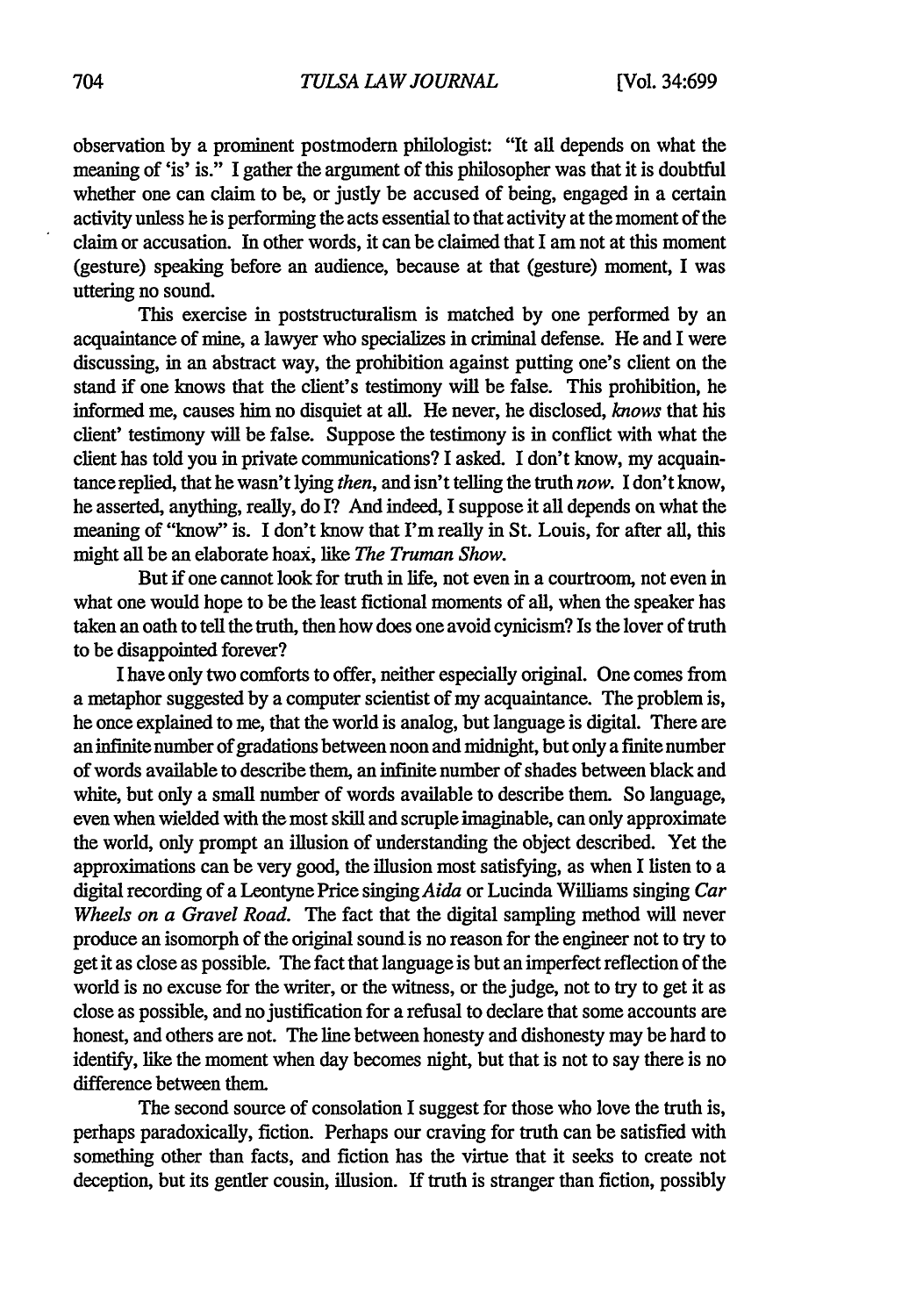fiction is truer than truth. *And* I will go further, in this gathering, and suggest that women readers, have a particular need for, and gift for, finding the truths we crave in stories about things that never happened.

In the United Kingdom, a very gifted husband and wife team write fiction together under the name Nicci French (their real names are Sean French and Nicci Gerard). They are both prodigous readers as well as writers, and they recently wrote about their different approaches to reading. Here is what Nicci wrote:

The contents of myhusband Sean's bedside table long ago spilled onto the floor: a pile of novels, some short stories, several volumes of poetry, a leaning tower of math and science books, a thumbed Ancient Greek Made Easy, *the New Testament,* a sprawl of biographies and essays and philosophical reflections. Currently, I'd estimate Sean is "reading" about 50 books seriously; their pages are marked with torn *lengths* of paper... He lies in bed surrounded by his books and his magazines, picks them up at random, browses, grazes, assimilates facts, reads a poem out loud to me, exclaims over new discoveries, learns a Swedish drinking song and chants it softly to himself, tells me about Montaigne in *his* garden or the Book of Job, navigates his way through the sea of words he has spread *around* himself...

I, by contrast, have one novel on my bedside table. I begin it at the beginning and read it to the end, immersed in its consoling narrative world. I want to sink down into fiction, abandon myself to it, forget about the real world above its watery depths-the world from which I have, for *a moment at least*, escaped. ... When, at about 14, 1 first read Jane Eyre, I knew at once that it was written for and to me. .... It wasn't just a simple matter of identification with the plain, stubborn, misunderstood and unloved heroine. The novel has everything-it is like a masterclass in what women want from fiction . . . It has empathy---we are all Jane, all yearning for love and home, all in love with Mr. Rochester. It has a narrative that takes us from loss to gain, desire to fulfillment, loneliness to community. It appeals to the victor and the victim in us. It has a happy-sad ending, the kind of sweet and melancholy ever after we want and can't get from real life.... And it makes its secret appeal to women: madness up in the attic and between the lines; a powerful sense of injustice and emotional hunger rippling the text.<sup>8</sup>

So which is truer, which more likely to satisfy our thirst: Jane Eyre, a fiction, or a treatise, as nearly accurate as human effort can make it, on the shocking conditions in girls' boarding schools in England in the mid-eighteenth century? I know my answer, and I suspect it's yours as well. Perhaps the truth we crave is less a matter of facts, and more a matter of a different sort of honesty.

Consider, for example, your colleague Judge Sonia Klonsky, a trial judge in a large midwestern city. Here she is, musing on the profession she has *chosen (the*

**<sup>8.</sup>** Nicci Gerrard & Sean French, Books for Girls, *TmE* (LONDON) **OBSERVER** REVIEW Sept. 27,1998, at 2.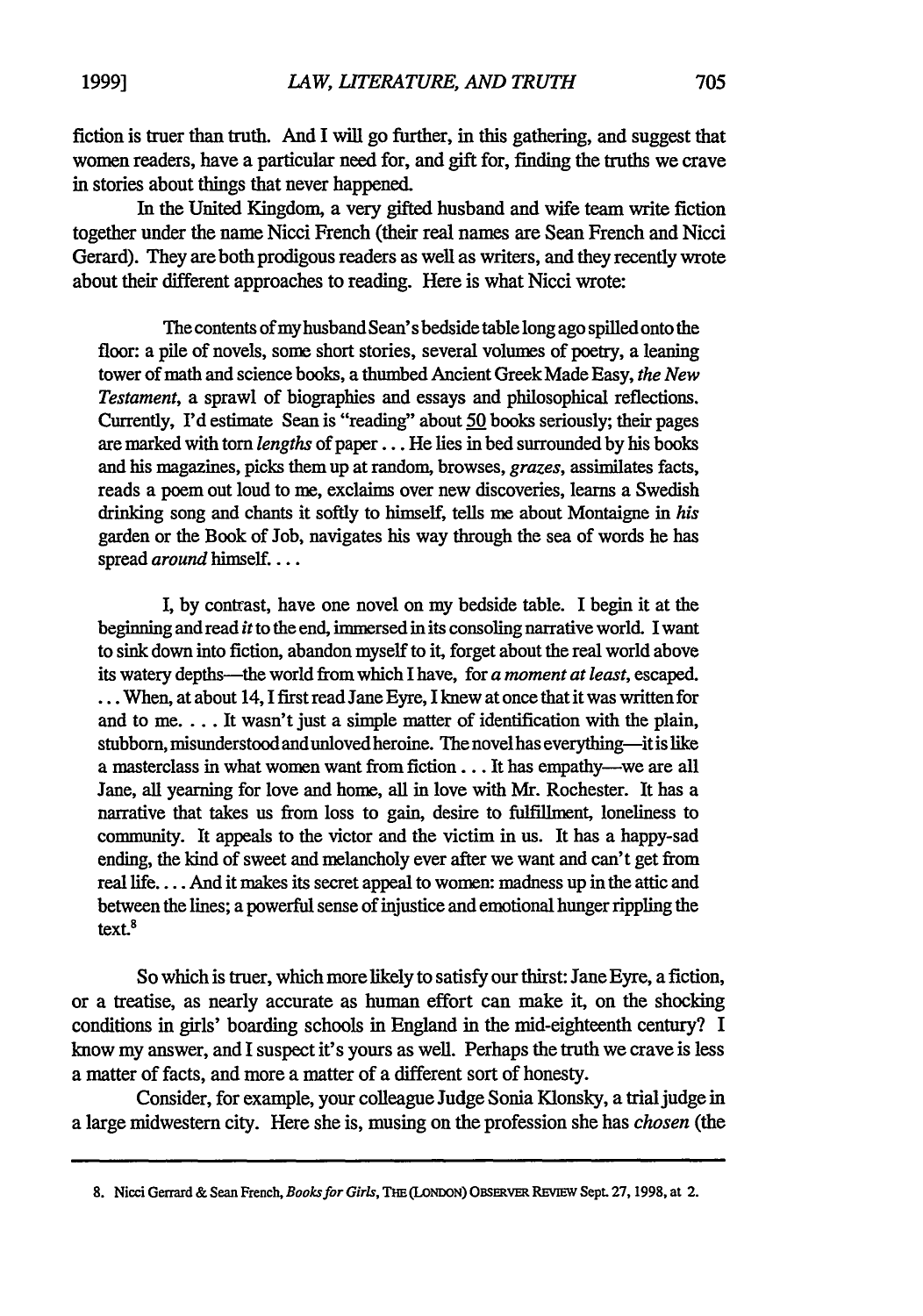**Nikki** whom she mentions here, is her six year old *daughter):*

Even now, she is not certain the bench is really right for her. It was an honor, and a convenient exit from the U.S. Attorney's office, where she had begun to repeat herself. At the most pragmatic level, becoming ajudge met *the* desperate need of a single mother to control her working hours and, almost as important, kept her in the law. She had tired of the battle hymn of practice, the race going always to the aggressive and the shrewd. It had brought out the Sonny she least liked, the child always secretly wounded, and, as she explained to herself in the most secret way, had forced her to accept the world according to men. After Nikki-after Charlie-she wanted to have a working life that depended not on slick maneuvering and sly positions, but which was anchored instead by kindness, which had some feeling connection to what surged through her when she held her child, the emotions she knew, *knew,* were truly the best, the rightest things in life. But is the serious-looking dark-haired woman of fading looks, the Sonny she envisions up on the bench, this person scolding and sentencing the vicious and the woe-torn, is that *her?*

Were truer words ever spoken? And yet Sonia Klonsky never existed, each and every claim made for or about her in the passages **I** read a complete lie, or to put it more familiarly, an unmitigated fiction. She is the creation of Scott Turow in his excellent novel *Laws of Our Fathers,* but she is as real to me, more real in some ways, than women about whom I've read admirable and factually meticulous biographies. Others will have their own lists of books that they turn to for such a bracing and comforting immersion in the truth: mine includes *A Thousand Acres, One Hundred Years of Solitude, Push, Cold Mountain, Jane Eyre, A Map of the World, American Pastoral, The House of Spirits, Before and After, The Deep End of the Ocean, Emma, Alias Grace.* **I** must say that, although I admired *The Perfect Storm and Into Thin Air,* both of which seem to be rigorously factual accounts, neither one brought me face to face with that which cannot be denied. But *A Civil Action,* also nonfiction, did. Go, as the saying is, figure. All I can say is that for me, some books have the unmistakable ring, not necessarily of accuracy, but of truth, and those are the books that sustain and nurture me when in the rest of life, the truth seems hard to find.

We all crave narrative truth, we mentally connect the dots to make a pattern, even when all there really is, in truth, is a bunch of unrelated dots. Our minds are hard-wired to relentlessly convert historical event into narrative truth. It is natural that we wish to see all the dots connected in our work, but too often the facts, even those we can know (of course, it depends on what you mean by *know),* resolutely refuse to be connected, remain vague or puzzling or even contradictory. She consented, she was forced. Terry Nichols knew what Timothy MeVeigh was planning, and he didn't know. Lovers of truth, do not despair. Assuage your thirst

**<sup>9.</sup> ScoTrTURoW, LAws** OF **OUR FATMERS,** 28-29 **(1996).**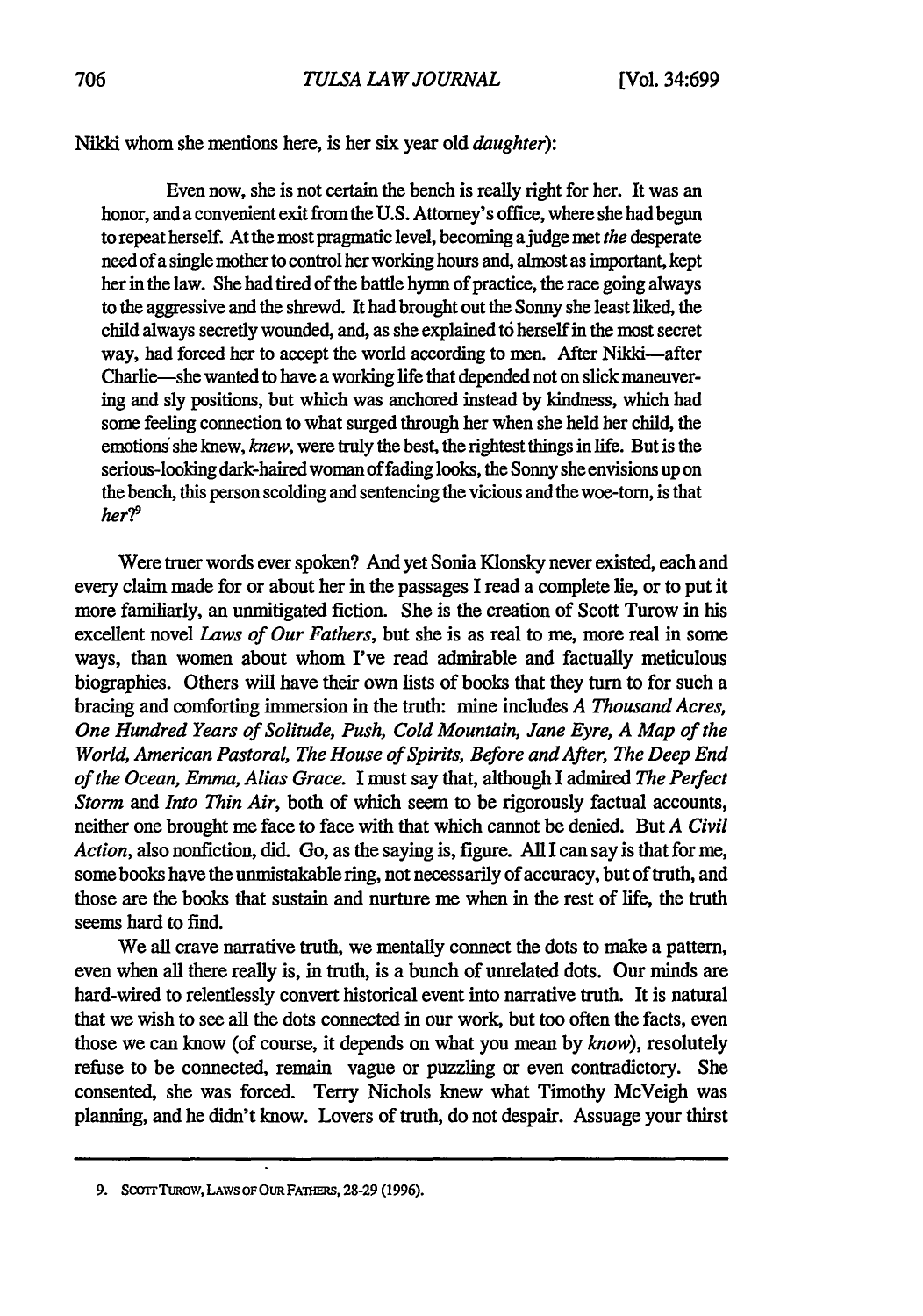with fiction, and expect less of the factual but slippery and mendacious real world that confronts us when we lift our eyes from the page.

Another virtue of fiction, at least in my experience, is that it allows an escape from the relentless theorizing that seems to accompany every scrap of experience today. Now that no manifestation of nature or culture, from the Grand Canyon to the Spice Girls, and no activity, from sport to cooking, is immune from the colonizing ambitions of theorists, mostly I am sorry to say employed by academe, isn't it a relief to escape to a place where the experience may be described without being analyzed, where the sensuous and immediate resist the fell scrutiny of the classifying eye, and its need to reduce everything to jargon? George Orwell once illustrated the tendency of abstraction to drain language of life, in this pair of quotations made famous by its inclusion in the Strunk and White classic *The Elements of Style*.<sup>10</sup> First the original, from *Ecclesiastes:*

I returned, and saw under the sun, that the race is not to the swift, nor the battle to the strong, neither yet bread to the wise, nor yet riches to men of understanding, nor yet favor to men of skill; but time and chance happeneth to them all.

Now the jargon version, and doesn't this just sound like something you've read wearily a million times?

Objective consideration of contemporary phenomena compels the conclusion that success or failure in competitive activities exhibits no tendency to be commensurate with innate capacity, but that a considerable element of the unpredictable must inevitably be taken into account.<sup>11</sup>

Something like a weariness with the second sort of language has caused me to forsake, at least temporarily, my scholarly efforts, and seek a second career as a writer. One of my unlikely heroes is a man who was, by many measures, a failure at life as a legal scholar, exactly because he found intolerable the law's insistence on cramming untidy analog life into digital classifications. His name was Charles Reznikoff, a lawyer educated at the NYU Law School shortly after the turn of the century. Thereafter he went to work at a perfectly respectable legal job, writing case digests for *Corpus Juris Secundum,* an important research tool in those days long before Westlaw, Lexis, or Boolean-capable search engines. Each case had to be scrutinized, and the numbered legal principles concealed in its messy recital of facts identified and catalogued. But Reznikoff was hopeless at this work. He struggled to produce his weekly quota of digested cases, but the detail and pathos of the stories he read in the case reports (for example, one concerning a woman who in a fit of anger assaulted her husband with an enormous fish she had bought home to be prepared as their breakfast) arrested his thoughts and defied his efforts to categorize

**11.** WILLIAM **STRUNK** & E.B. WHITE, THE ELEMENTS OF STYLE **17 (1959).**

<sup>10.</sup> WILLIAM STRUNK JR. & E.B. WHITE, THE ELEMENTS OF STYLE, 23 (3d ed. 1979).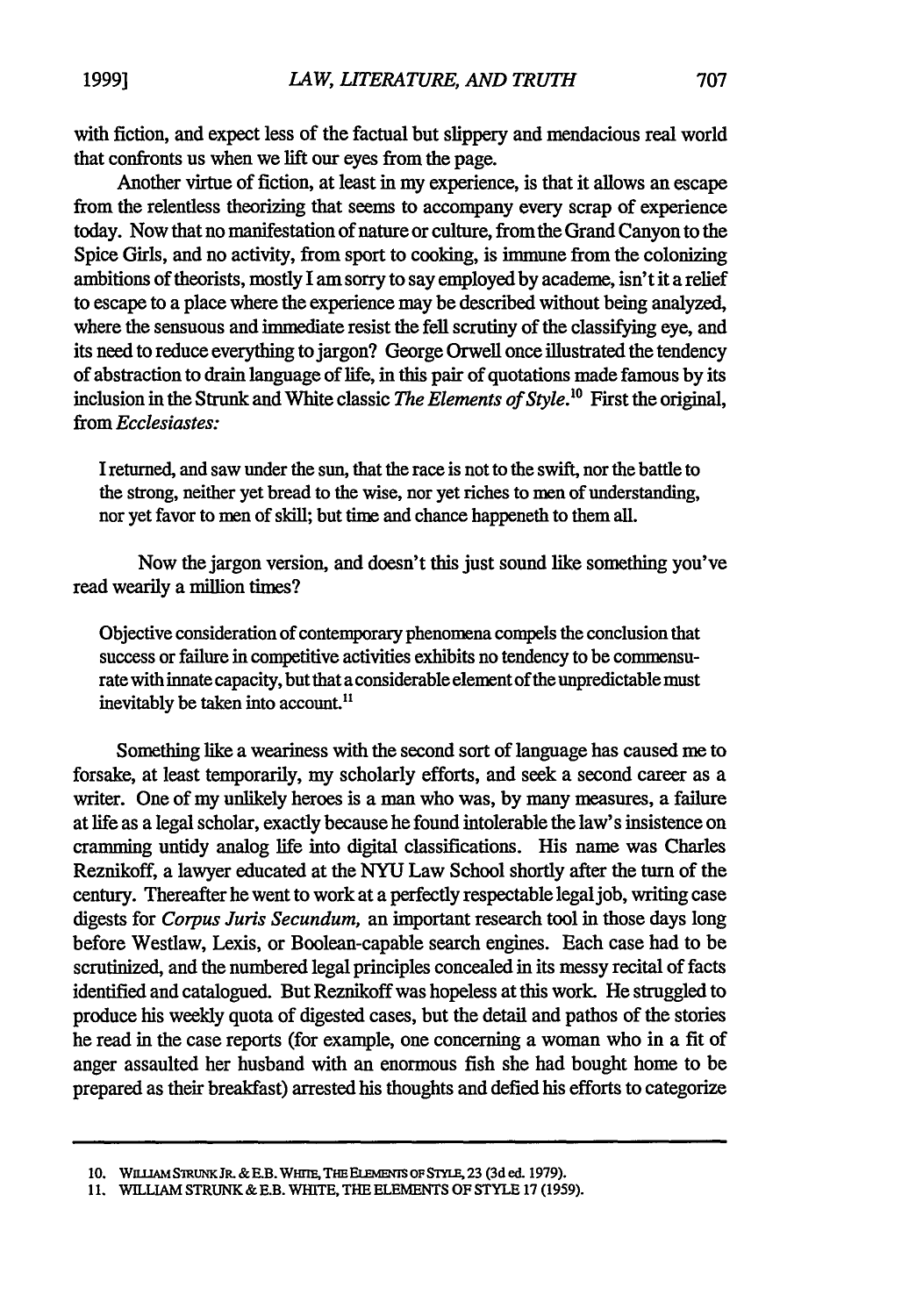them. He worked more and more slowly and was eventually fired, but out of the ashes of his career as a piecework scholar grew a new one: he became a noted poet, transforming the raw material of the law into poems of great wit and clarity. His masterpiece *Testimony* was a two-volume collection of poems based on cases he had discovered while reading law reports. Here's an example, based on a 1905 Kansas Supreme Court case called *State v. McAnarney 2:*

He was seventy and homeless,

estranged from his wife who owned the farm.

He would visit her now and then

and beg her to share some of her property with him

for his support-

visits wrangling and unpleasant

and bad for his wife who had heart disease.

His son was in a field nearby

stacking wheat-

for it was the harvest season-

and a boy, shortly before noon,

ran out to the field and told him

to come home at once:

his mother had fainted as a result of a meeting with his father

and was thought to be dying.

His son came at once

and sent to town for a doctor.

**<sup>12. 79</sup> P.2d 137 (Kan. 1905).**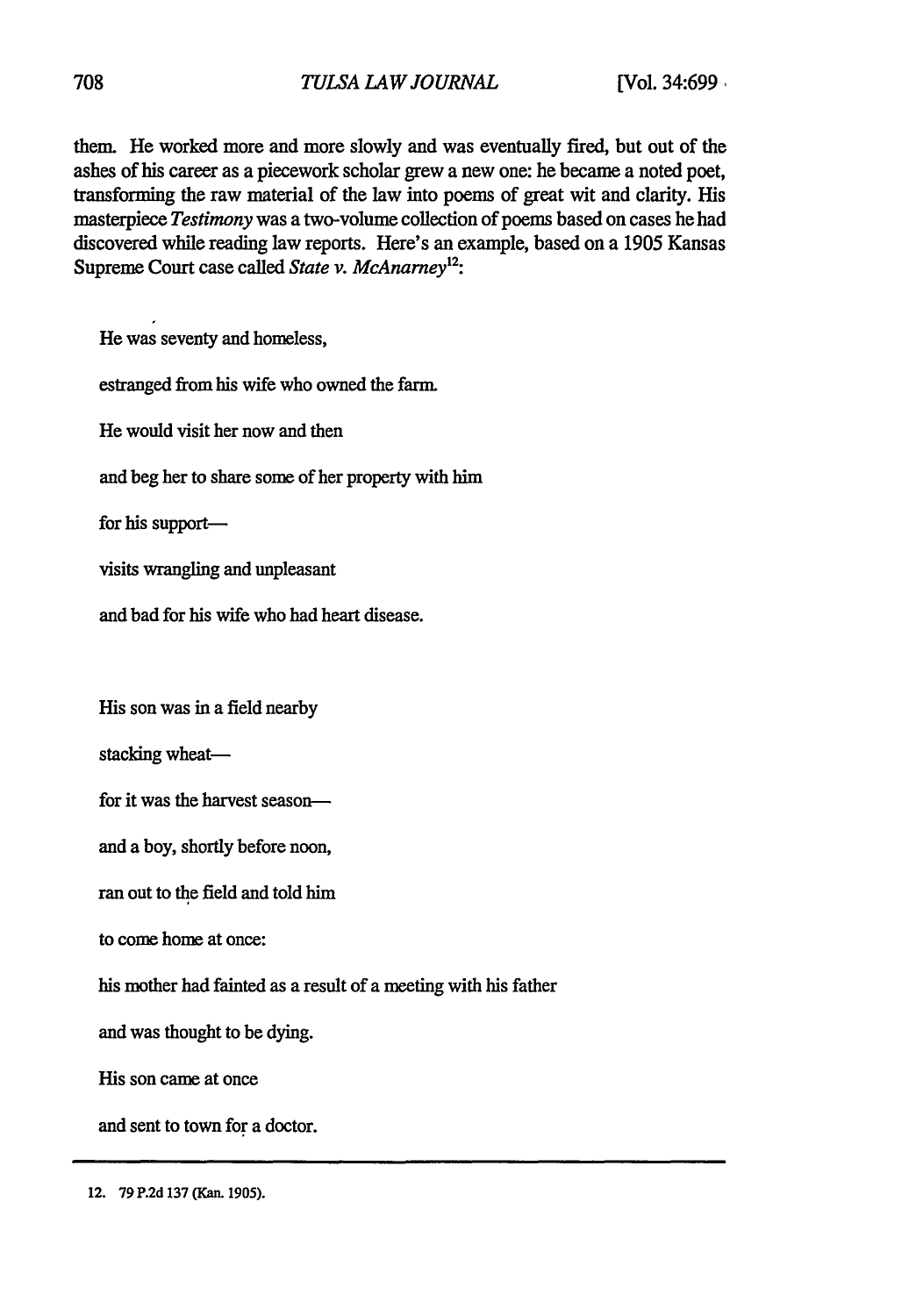His father had left the house

and gone down the public road, slowly, leaning on his cane.

The old man found a battered tin can—it had been opened—

the top ragged and rusted,

and crept under a heavy, rank hedge on the side of the road

and cut his throat with the top of the can.

But he could not cut deeply enough to die quickly

and crawled to a well and drowned himself.

His son later went to the well

and found his father's body lying in the water.

At the funeral, his younger brother saw his grief and said to him,

"You need not be crying: you are glad of it-

and I am damned glad of it, too.'<sup>3</sup>

In reading the original case, I was surprised to note that the son who found the old man in the poem had in real life been convicted of his murder. In other words, the case was one of homicide, not suicide, at least so far as the jury believed. Yet which speech-act would we be more likely to describe as "remarkably honest" -- the jury's verdict, or the poem? Which would best feed our hunger for the truth? You need not think the jury was mistaken to find the poem more satisfying, even more true.

In a worklife that inevitably, for most of you, consists of deciding into which category you will classify a particular phenomenon, isn't it a pleasure, a necessary pleasure, and a reminder that even a diligent practitioner of a digital profession can profit from an immersion in the unclassifiable, to reach for a novel, a short story, or a poem, even though it is all lies.

**<sup>13.</sup> C.** REZNIKOFF, **2** TESTIMONY **163-64 (1979).**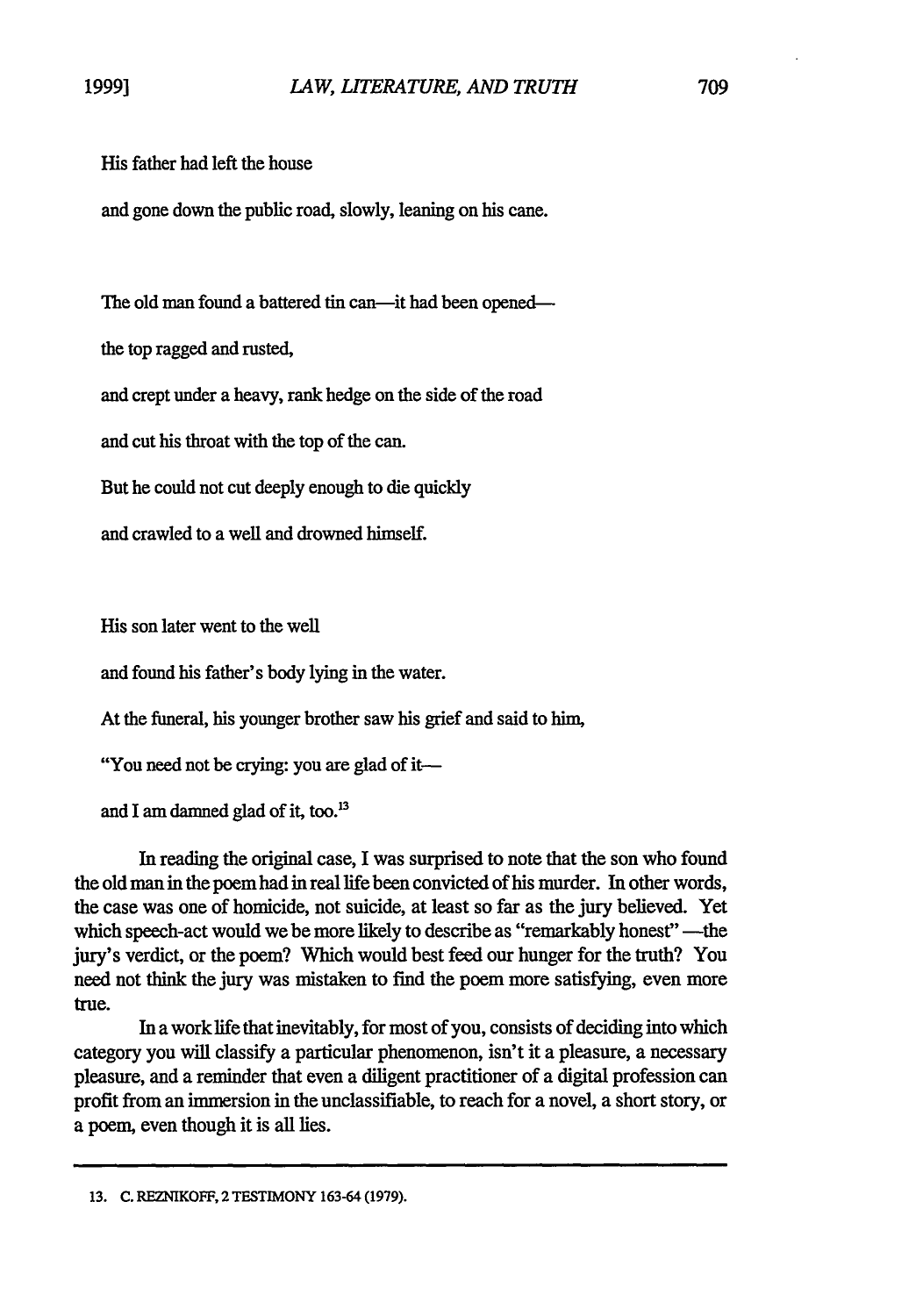## *TULSA LAW JOURVAL* **710 [Vol. 34:699**

And then, if you must forswear truth as the beacon of your work, you judges, you creators and interpreters of the law, what will be your beacon instead? Perhaps you remember the end of that poem by Auden, where he suggests an answer.

If we, dear, know we know no more

Than they about the Law,

**If** I no more than you

Know what we should and should not do

Except that all agree

Gladly or miserably

That the Law is

And all know this,

If therefore thinking it absurd

To identify Law with some other word,

Unlike so many men

I cannot say Law is again,

No more than they can we suppress

The universal wish to guess

Or slip out of our own position

Into an unconcerned condition.

Although I can at least confine

Your vanity and mine

To stating timidly